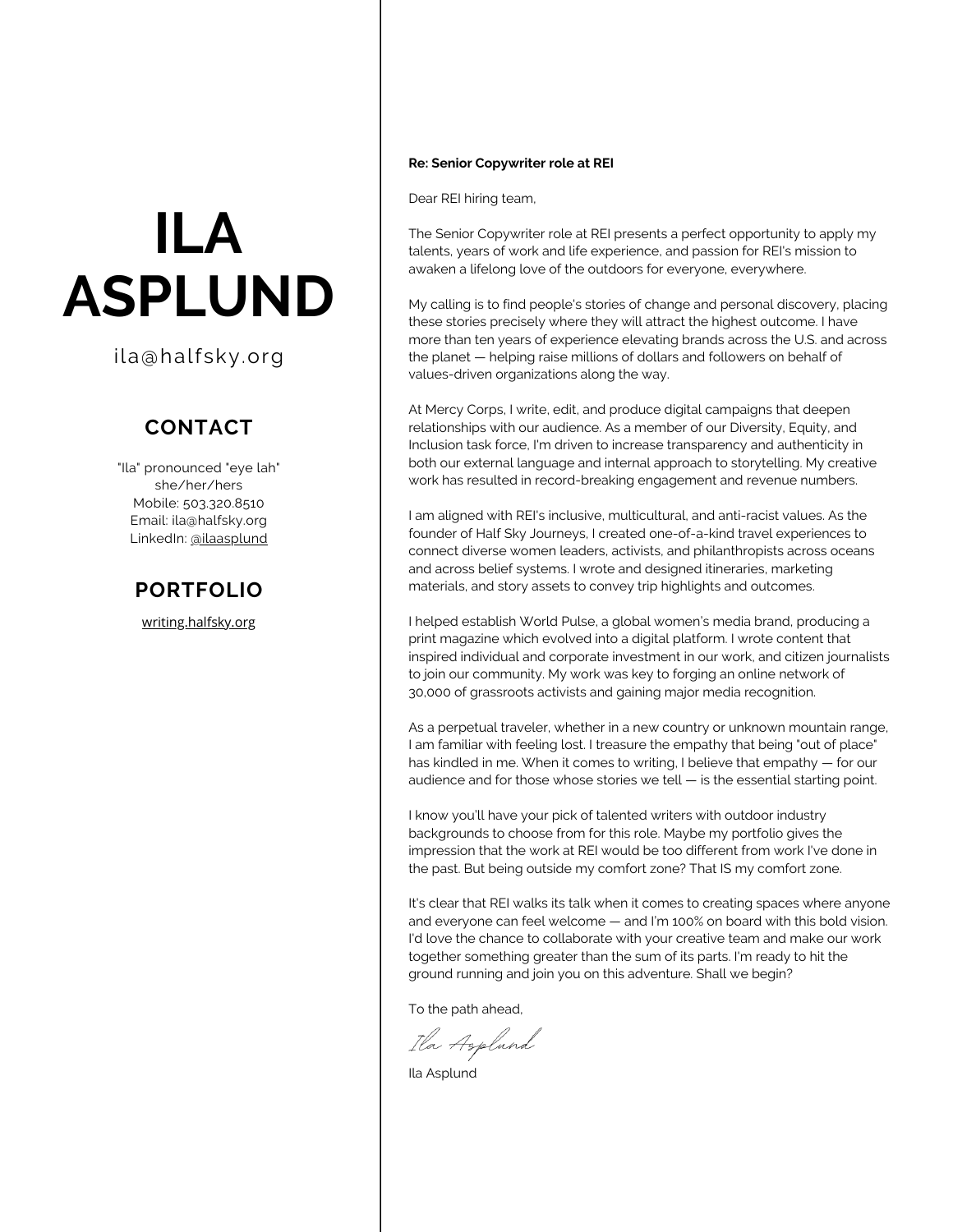# **ILA ASPLUND**

ila@halfsky.org

# **EDUCATION**

University of Washington, Seattle, WA: Bachelor of Arts: English (Creative Writing), Cum Laude with Honors

Seattle University, WA: Teaching English to Speakers of Other Languages, Teaching Certificate

## **TECHNICAL TRAINING, PLATFORMS & SKILLS**

Project Management expertise with MS Project, Wrike, Basecamp, Asana

HTML for web; CMS tools: Wordpress, Drupal, Weebly, Wix, Squarespace,

Adobe Creative Suite Fundamentals, Pacific Northwest College of Art

The Poynter Institute online courses: Ethics of Journalism,

Design Thinking Workshops, San Francisco & New York City

Beginning Improv, Curious Comedy Theater, Portland, OR

# **WORK HISTORY**

### **Marketing Manager**

Mercy Corps, 2020 to present

- Copywriting and editing: deliver value, drive engagement, and achieve revenue goals via first-in-class storytelling for web and email
- Research assets, uncover original sources, and interview participants and team members, to identify stories that demonstrate the impact of Mercy Corps' domestic and international programs
- Write and edit CEO and other executives' public communications
- Create a byline index of diverse, expert voices from our global team to ensure that story content is told from multiple perspectives.
- Analyze campaign outcomes to create data-informed decisions to improve future content performance
- Collaborate with social media manager to offer cohesive, relevant messaging and multi-media experiences across the user journey
- Work within and contribute to guidelines for language and imagery that embrace values of diversity, equity, and inclusion
- Member of internal DEI working group, working to improve both internal and external practices and communications

### **Freelance Digital Communications**

Half Sky Writing, 2018-ongoing

- Copywriter and project manager for [Relevant](http://relevantstudios.com/) Studios, a branding, logo, and design agency
- Copywriting, materials design, event planning and facilitation for **Future** Leader Now - providing change [management,](https://www.flynconsulting.com/) design thinking, and team culture-building workshops across the globe (Silicon Valley, NYC, London) for professionals from major companies including: Virgin Media, Kellogg's, Whole Foods, Apple, LinkedIn

### **Director of Marketing & Communications**

WorldOregon (formerly World Affairs Council), 2016-2018

- Led content creation, copywriting, and design for all digital and print communications: e-newsletters, fundraising appeals, event promotion
- Utilized data and analytic tools to measure effectiveness of digital outreach strategies, continuously adapted campaigns to achieve goals
- Wrote pitches to media, press releases, prepared interviews, and wrote scripts for radio spots promoting speaker events with thought leaders, including journalist Lulu Garcia-Navarro, author Masha Gessen, travel guru Rick Steves, and racial justice activist Shaun King
- Wrote, scripted, produced promotional video
- Crafted and managed an editorial calendar to focus messaging across all communication channels (web, social, email, direct mail)